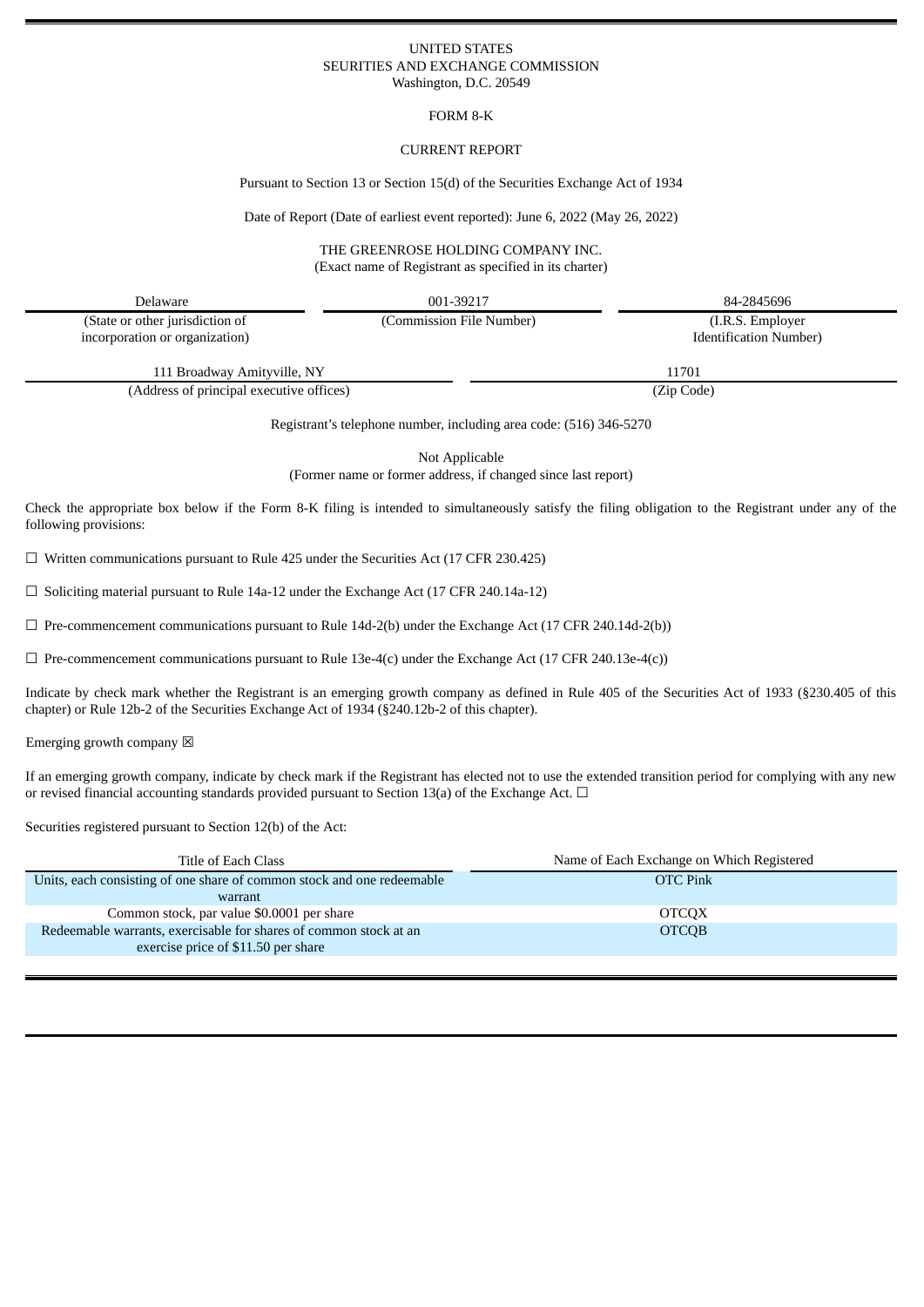### Item 5.02 Departure of Directors or Certain Officers; Election of Directors; Appointment of Certain Officers; Compensatory Arrangements of **Certain Officers**

On May 26, 2022, The Greenrose Holding Company Inc. (the "Company") eliminated the position of President in connection with a reorganization that reallocated resources. Accordingly, Paul Wimer, the Company's President, ceased acting in this capacity for the Company, effective May 26, 2022. The Company and Mr. Wimer are currently exploring potential other roles with the Company to use and deploy Mr. Wimer's skill set and expertise.

The Company's elimination of the role of President and Mr. Wimer's migration from this role is not related to the operations, policies or practices of the Company or any issues regarding the Company's accounting policies or practices.